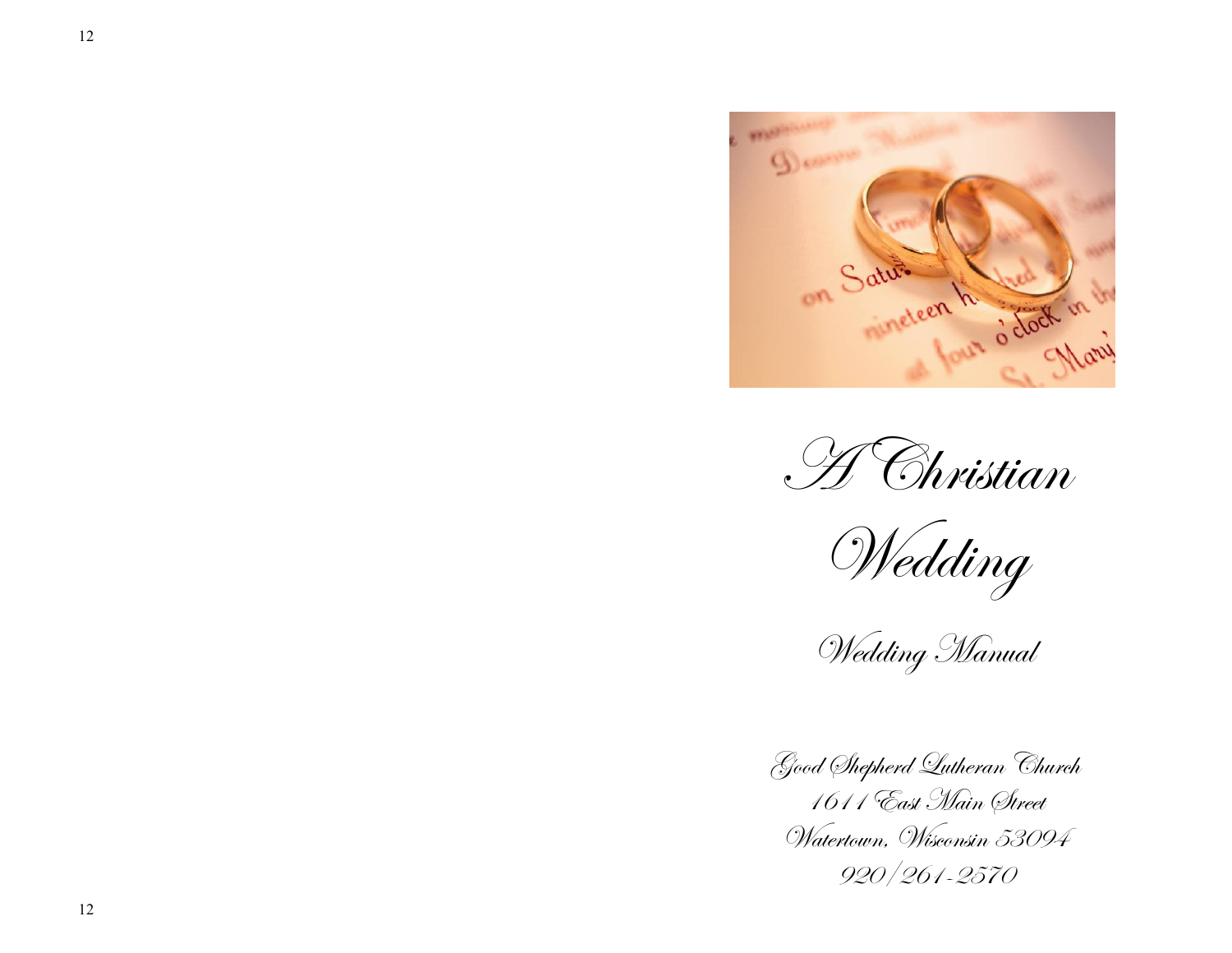*Two are better than one, because they have a good reward for their toil. For if they fall, one will lift up his fellow. But woe to him who is alone when he falls and has not another to lift him up! Again, if two lie together, they keep warm, but how can one keep warm alone? And though a man might prevail against one who is alone, two will withstand him—a threefold cord is not quickly broken. Ecclesiastes 4:9-12*

# *A Christian Wedding*

Congratulations on your engagement! May our Loving God and Jesus Christ, His Son, watch over and bless your coming marriage!

It is important that the couple reads this booklet before sending in the Wedding Application. Some material may not apply to your wedding, but it is important that you are in agreement with the way weddings are performed here at Good Shepherd before plans are made and time and money are invested. Your wedding day is one of the most important dates in your lives. As the pastor of Good Shepherd Lutheran Church, I am pleased to share this occasion with you. By deciding to be married at a Christian church, you are showing your relatives and friends that your wedding day and your marriage will be Christ-centered. All of us at Good Shepherd want to do everything possible to help make your wedding a joyous, meaningful and memorable experience.

In planning the service, many brides and grooms think, "It is my wedding, isn't it?" In a very narrow sense, the answer is yes. You are the ones being married. But in a more important and broader sense, the answer is no. While you have control over many of the things regarding your wedding day (i.e. whether or not to have an isle runner, etc) the wedding service itself is the responsibility of the church. The Christian church's worship practices are determined by God, based on Scripture, and tested by almost 2,000 years of history. God clearly asserts ownership over the wedding service.

Here are five fundamental and important understandings about a Christian wedding service.

# **1) A Christian wedding is a service of worship!**

A Christian worship service always insists that God be placed at the center of worship, and that we direct predominant attention to

# APPENDIX I

Scripture lessons

Typically, one Old Testament Lesson, one Epistle, and one Gospel Lesson is chosen. Suggested Texts:

# **Old Testament**

Numbers  $6:22-27$  Psalm 103 Psalm 23 Psalm 127:1 Psalm 31:1-5 Isaiah 41:10

Genesis 2:18-24 Psalm 37:3-7a Isaiah 54:10<br>Numbers 6:22-27 Psalm 103 Isaiah 62:5b Joshua 24:15 Psalm 118:14 Jeremiah 17:7-8 Ruth 1:15-17 Psalm 121 Jeremiah 31:3 Psalm 27 Proverbs 3:5,6

# **Gospel**

Matthew 6:25-34 Luke 14:20 Matthew 7:24-29 Luke 24:28-29 Matthew 19:3-6 John 2:1-11 Matthew 28:16-20 John 10:11 Luke 10:38-42 John 10:27-30

# **Epistle**

Romans 8:28-32 Ephesians 5:21-33 Romans 12:9-18 Hebrews 13:4-5 1 Corinthians 11:11-12 James 3:3-12 1 Corinthians 13:1-13 Revelation 19:9 Ephesians 4:32-5:2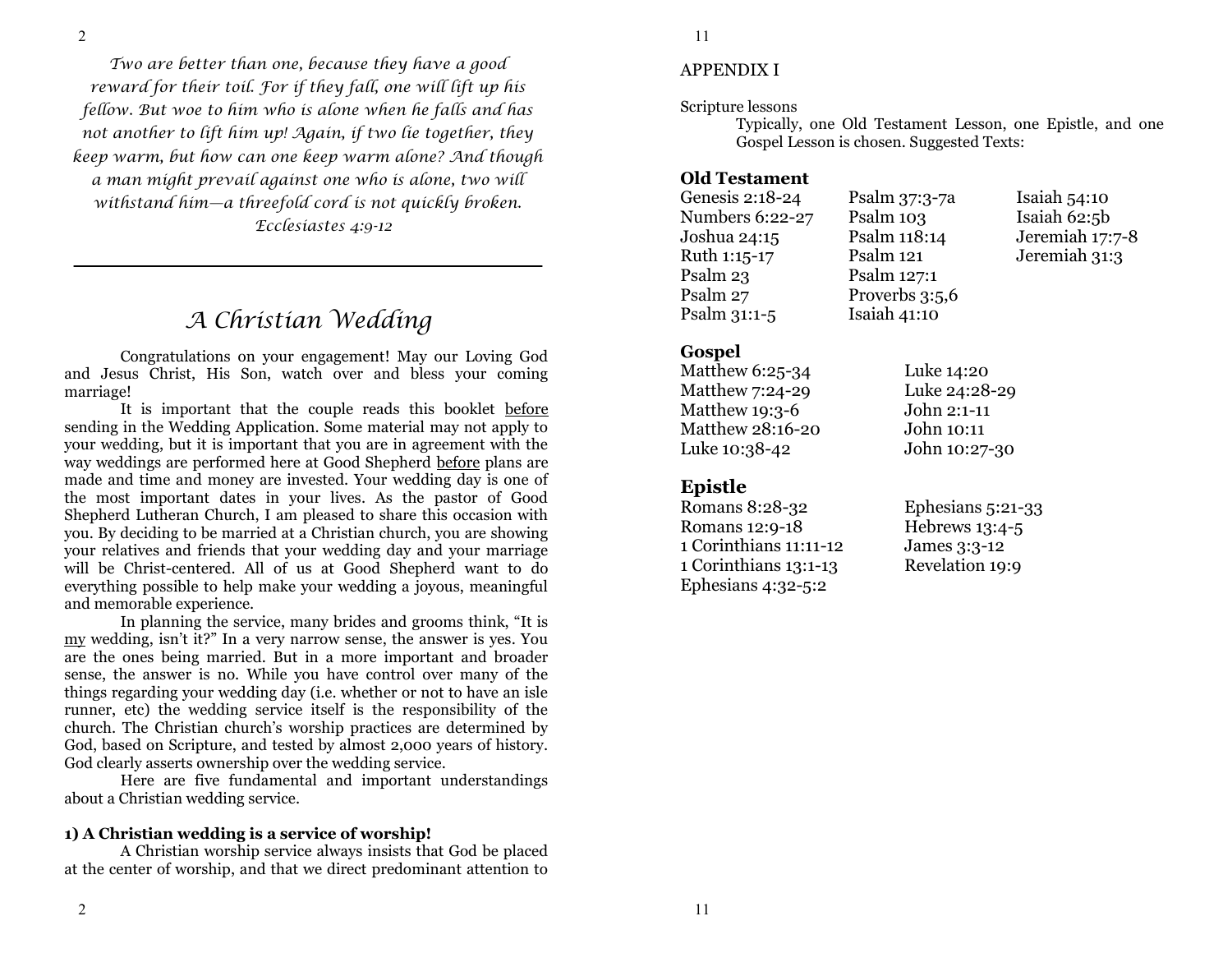# Fees and Honorariums

For those who serve at church weddings we ask well deserved recognition in terms of modest honorariums. The schedule of fees listed here has been established by the congregation's Board of Elders and Board of Directors. They are the following:

| Use of church    | No fee                                      |
|------------------|---------------------------------------------|
| Custodian        | \$50.00                                     |
| Soloist          | \$50.00                                     |
| Organist         | \$75.00                                     |
| Pastor           | Elders suggestion of \$125                  |
| <b>Bulletins</b> | Fee varies; please see the church secretary |
|                  | for ordering and printing information.      |

Please make out separate honorariums in individual envelopes. Please present these honorariums at the rehearsal.

## Reporting weddings & engagements to the Watertown Daily Times

Deadline for wedding announcements and photographs is 6-8 weeks after the ceremony. A fee is not charged for wedding or engagement stories and photographs. You may report your engagement or wedding on a standard form available from your photographer or from the Daily Times office (115 W. Main Street).

# Finally

As you know, a church is more than just a place for marriages. Therefore, we expect that after your wedding you will return to Good Shepherd and actively participate in the life of the congregation. On a very real and practical note: those couples who are active in their congregation statistically are much less likely to get a divorce than those couples who are not members of a congregation or are not active. Marriages, especially in the first years, are typically filled with tensions and minor problems as two personalities adjust to complement one another. During this time, a church home greatly increases the possibility of a lasting union.

May Almighty God bless your marriage and all your hopes for a Christ-centered future! Go with God and with joy through life together!

Him, never wavering in our concentration. Anything (including the music) or anyone that shifts the focus from God violates this principle and will not be a part of the service. Many things which may be "cute" or "sentimental" are not appropriate for the service.

# **2) A Christian wedding is a public service.**

The word "public" means that the service belongs to all the people of God, not to one or two people. Even those "private" wedding services, attended only by the Pastor, bride, groom and a few witnesses, will be done "decently and in good order" (1 Cor. 14:40). They too will be Christ-centered and reverent. In short, any service held in church allows and encourages the entire congregation to express its faith.

## **3) A Christian wedding is a corporate service.**

Corporate means that all the Christians present are linking spiritual hands and uniting in one act of worship. Everyone has an important role in the worship process, whether they listen, speak, sing, or pray silently. A Christian wedding service is not a performance in which the bride and groom and wedding party are the actors, the Pastor is the stage manager, and everyone else is the audience. That's not the way of it at all. All present are invited and encouraged to worship. All are to witness. All are to pray. All are to acknowledge that marriage is God's idea and that, in this wedding, the bride and groom are accepting God's plan for marriage.

# **4) A Christian wedding is a time of clear proclamation.**

In the wedding, as in any Christian service of worship, we will say some very important things about Christ and the cross he bore for us. This is central to who we are and what we believe. We want to proclaim these things aloud and with openness, in the reading of the Word, in the sermon, in the music, in the art. Proclamation asserts that God loves us in Christ. Let your wedding do the same.

# **5) A Christian wedding service is a time of celebration.**

Much is being celebrated at a wedding. We celebrate what "God has joined together" (Matt. 19:4-6) as husband and wife. We celebrate the gift of love and the blessing of marriage. We celebrate a rare reunion of family and friends. We celebrate Christ's death and resurrection. . . for us. We celebrate the promises of the Lord that He will never abandon His children or forsake them. Celebration is essential to the wedding and gives texture to the service. The wedding service is a planned, organized service of celebration which remembers and reflects on all the causes of celebration.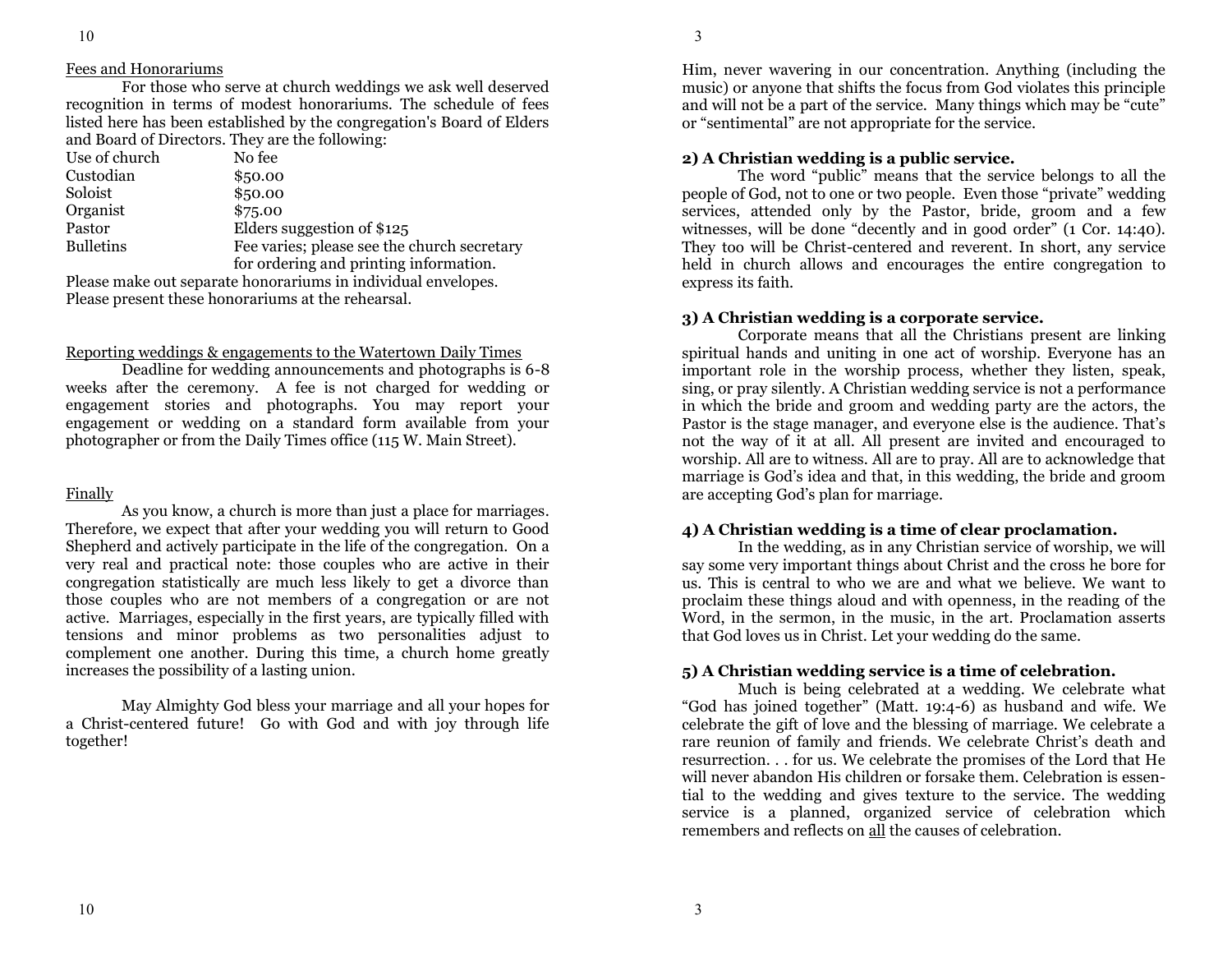This booklet is intended to assist your planning of a Christian wedding. Please try to remember that these rules are in place so that your wedding ceremony will be a Christ-centered service of worship. The ministry of Good Shepherd Lutheran Church is not to perform wedding ceremonies, but to nourish marriages with the Good News of Christ, before, during and after the wedding itself. May yours be a beautiful wedding in the name of the Triune God and to His glory . . . and for your happiness.

Pastor David K. Groth Senior Pastor

#### Getting Started With Your Wedding Plans

While membership in Good Shepherd Lutheran Church is not required of both persons, at least one or the other must be an active member or pursuing active membership. As divorce is directly against the will of God (Matthew 19:6), and it can be a barrier to re-marriage. However, if the divorcee sees his/her sin and seeks God's forgiveness, the grace of God takes this barrier away.

If the congregation's marriage policy is agreeable to you, then return the Wedding Application Form. The Pastor will act on this information, approving the schedule of your wedding and rehearsal. After you receive the approved "Wedding Application Form" from the pastor, you will want to do the following:

- 1) Immediately make arrangements for an organist at Good Shepherd Lutheran Church by calling 920-261-2570. It is important to establish early contact with the Director to begin planning wedding music. As our own organists are most familiar with the instrument and the service of worship, normally their participation is vital at the wedding service. The couple is encouraged to use our own soloists as well. The couple may supply their own soloist, provided he/ she can perform adequately.
- 2) Three months prior to your wedding date, call for an appointment with the officiating Pastor. Normally there will be about 3 meetings of pre-marital counseling scheduled with the couple and the pastor. You may call him or the church secretary at any time to inquire about details not covered in this wedding booklet.

### Your Wedding Team

Only resident called pastors of Good Shepherd conduct weddings at this church. In some instances, the Senior Pastor may request one of the part-time pastors to conduct a wedding.

## Flowers for the Mothers

Two single roses (fresh cut) may be placed on the altar rail. Following the benediction at the close of the ceremony, the bride and groom may carry the roses to their mothers seated on either side of the aisle in the front pew. The organist plays quietly as the couple goes first to the bride's mother and then to the groom's mother. Thereafter, they regroup in the center for the recessional.

#### Guest Book

If a guest book is desired, the couple shall provide it. A stand in the narthex may be used for this book. We suggest placing the stand near the main entrance of the church so that guests may sign the book when arriving for the ceremony. It is proper to have an attendant at the guest book.

# DECORUM

#### Conduct in the Church

We surely have no right to ask the blessing of Almighty God upon a marriage which ignores Him in His own house. You and your guests are reminded that the church is God's House. All present at rehearsals and the wedding should conduct themselves with the reverent joy that is appropriate for the occasion of joining two Christians together in love. Joy and love are appropriate; levity and lewdness are not.

#### Tobacco and Alcohol

\*No alcoholic beverages are permitted in the church and school premises of Good Shepherd Lutheran Church and School, indoors or outdoors. This is inclusive of the parking areas.

If necessary, the bride and groom should inform their friends and acquaintances of this policy. Smoking is prohibited inside Good Shepherd Lutheran Church and School.

#### Receptions at Good Shepherd

Wedding receptions may be held at Good Shepherd in the Fellowship Hall on the lower level of the building. There is no building fee for holding the reception at church. However, the custodians must be paid, in addition to the \$50 fee, \$10.00 per hour. There are certain limitations attached to the use of the Fellowship Hall. No reception can go past 5:30 PM, as there is a worship service upstairs at 6:00 PM. (Sound travels!) Alcoholic beverages are prohibited on church and school property.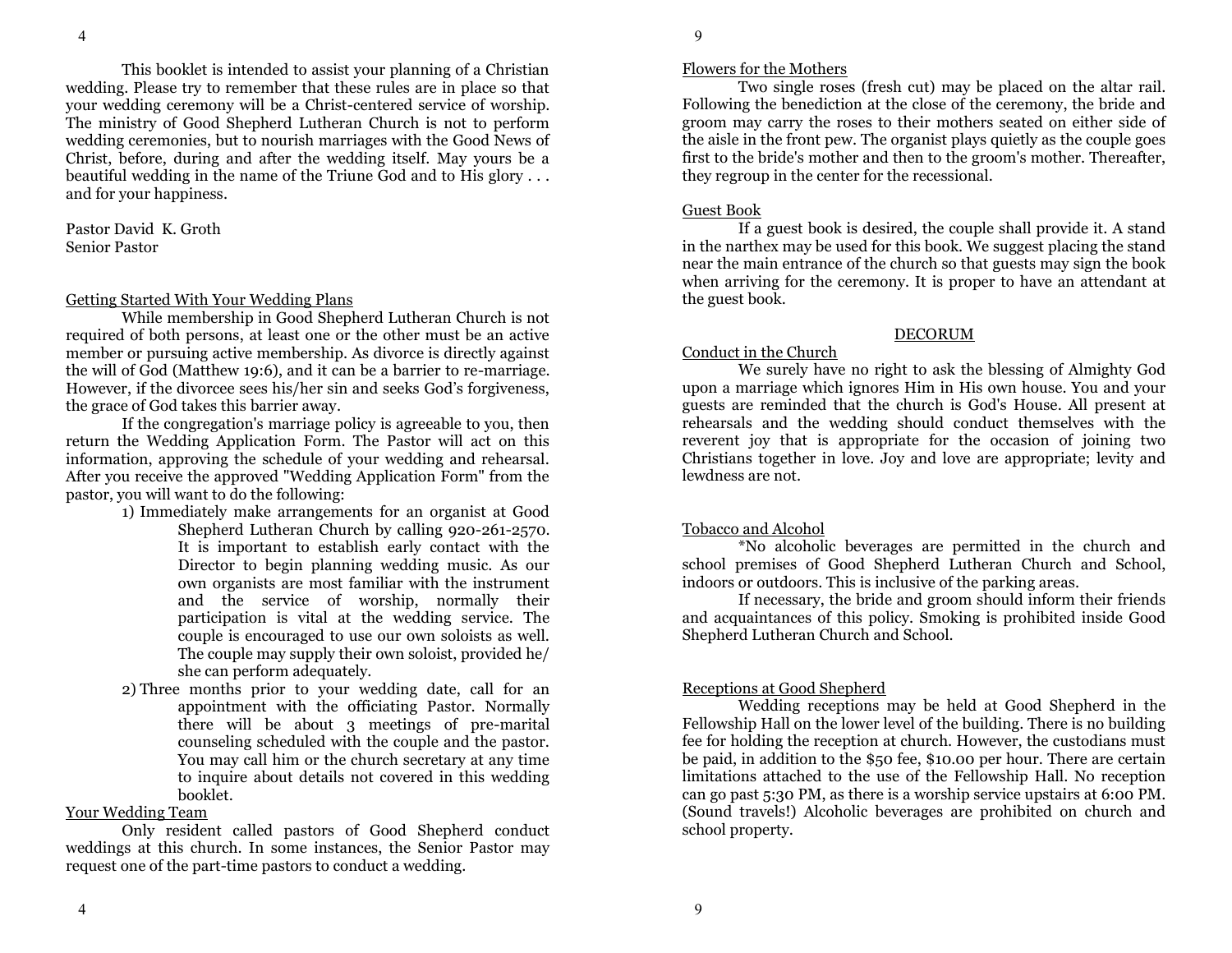# Photographers and Photographs

With regard to pictures, we ask that each couple counsel with their photographer and share the following information:

- 1) Photographs may be taken before or after the wedding ceremony.
- 2)Aisle shots are permitted for the parents and the bridal party during the processional and recessional.
- 3) No flashes or strobe lights are permitted in the sanctuary during the wedding ceremony, from the close of the processional to the beginning of the recessional.
- 4) Video cameras/recorders are permitted from a stationery tripod. Video equipment is not permitted near the chancel, nor in the chancel itself during the ceremony. Roving video picture taking is NOT PERMITTED in the sanctuary.
- 5) All parties taking photographs or using video equipment at the request of the bride and groom should counsel with the officiating Pastor prior to the ceremony.

# Flowers

Because the Christian faith honors the living Lord, only fresh cut, living flowers may be used by the wedding party and to decorate the chancel. They may be placed on the Altar itself, on the floor in front of the Altar, in front of the of the lectern, or on the flower stand behind the Altar. Floral pieces should NOT be used to decorate the communion rail.

The rows of chairs along the center of the aisle may be decorated. We have clips that may be used to attach bows. DO NOT use nails, screws, wire, or any other fastener which may damage the varnish of church furniture. (Note: The aisle runner is not a necessary part of the wedding service. If the couple desires a runner, one may be purchased from a florist.)

# Candles

Two candles on the Altar are lighted for every worship service. Candelabra may also be used in the chancel. In addition, the church also has candle lanterns that can line either side of the center aisle. Candelabra may be rented from a florist.

A Unity Candle may be used. Good Shepherd will provide the candle base. The center wedding candle is provided by the couple. We also ask that the couple provides the two tapers so they match the unity candle.

If a couple has a close clergy relative, a pastor of the Lutheran Church--Missouri Synod, they may request that the Pastor of Good Shepherd invite their relative to participate in the wedding ceremony. If a couple has a close clergy relative who is not a member of the Lutheran Church-Missouri Synod, his/her participation is encouraged at the reception, though not permitted during the ceremony.

Occasionally, couples will engage a wedding coordinator or other wedding consultants. A wedding consultant is invited to assist with but not direct the rehearsal or wedding.

# Wedding Music

Wedding music in all aspects shall serve the congregation at worship. The Rite of Holy Marriage brings bride and groom, their families and friends, ". . .in the presence of God." Among the myriad choices of music, the pastors and musicians at Good Shepherd request that wedding music be appropriate for a service of public worship, honoring the Triune God, and expressive of Christian faith in God.

In this regard, couples should consult with the assigned organist at Good Shepherd before making final selections of wedding music. A sample of appropriate selections for processional and recessional, solo pieces, and works for instrumentalists are printed in the Appendix of this booklet. Also, the singing of appropriate hymns is proper.

# The Wedding Ceremony

As Christ blessed the wedding at Cana with his presence, we know He will also bless your union. Couples should become acquainted with the wedding ceremony of the Lutheran Church. The Order of the Marriage Service is set forth with essential parts underscored.

The Pre-Service Music

The Processional (and/or Hymn by the Congregation) The Invocation The Admonition The Solo (optional) The Reading of Scriptures The Wedding Sermon or Meditation The Solo (and/or Hymn) (optional) The Consent of the Parents The Declarations The Exchange of Wedding Vows The Ring Exchange The Wedding Pronouncement The Lighting of the Unity Candle The Prayers The Lord's Prayer (May be sung as a Solo)